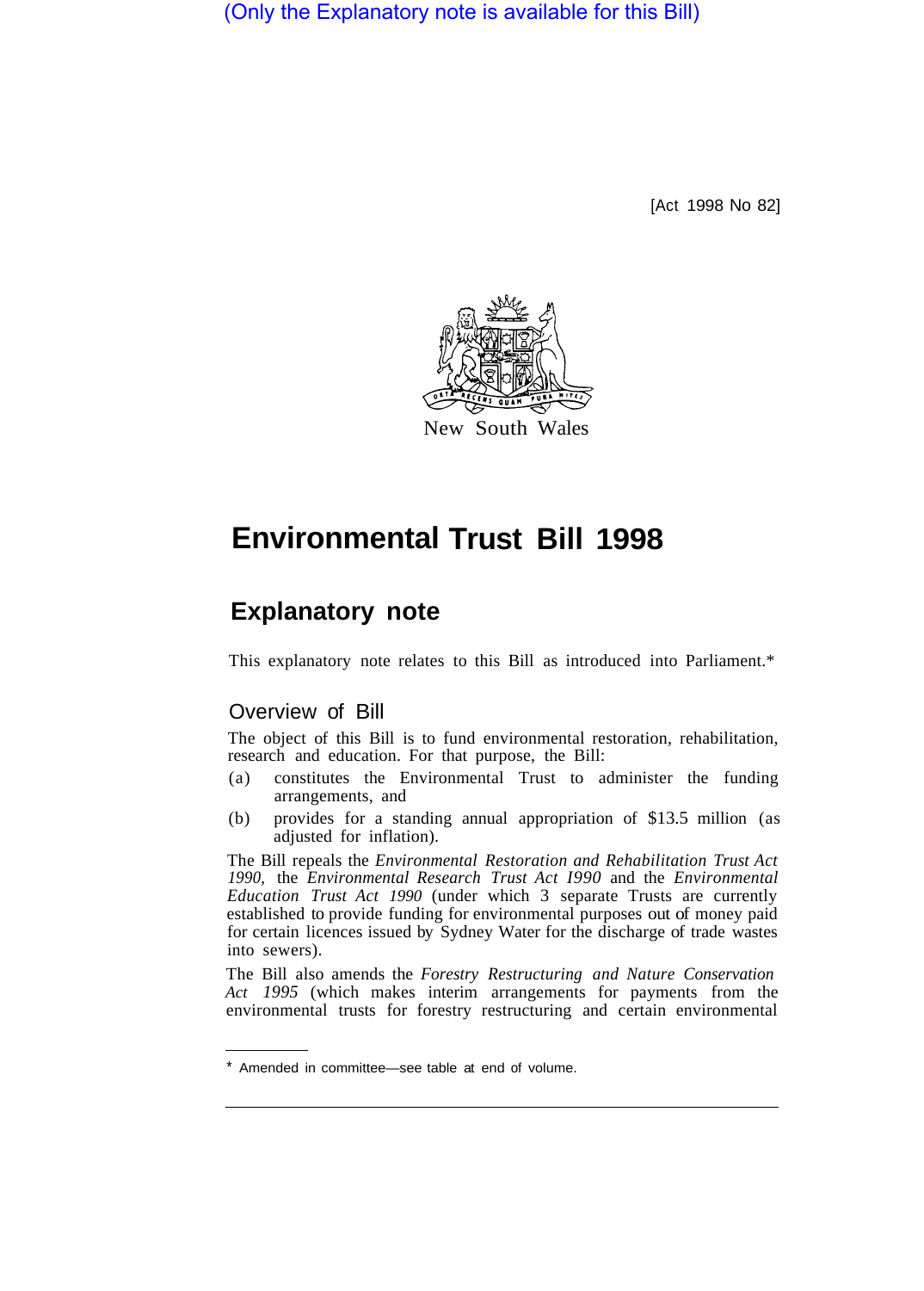Explanatory note

projects and which suspends the making of grants in accordance with the Trust Acts until the end of the 1999–2000 financial year). The amendments extend the period during which forestry restructuring payments may be made by one year until the end of 2000–2001 financial year and extend the environmental projects for which funding is made available in accordance with that Act.

#### Outline of provisions

#### **Part 1 Preliminary**

**Clause l** sets out the name (also called the short title) of the proposed Act.

**Clause 2** provides for the commencement of the proposed Act on a day or days to be appointed by proclamation.

**Clause 3** defines certain words and expressions used in the proposed Act.

**Clause 4** provides that the proposed Act is subject to the *Forestry Restructuring and Nature Conservation Act 1995.* That Act displaces the projects for which funding may be provided until the end of the 1999–2000 financial year.

#### **Part 2 Environmental Trust**

**Clause 5** constitutes a body corporate named the Environmental Trust (the *Trust).* 

**Clause 6** provides that the Trust is to consist of 5 members, being the Minister, the Secretary of the Treasury, the Director-General of the Environment Protection Authority, a nominee of the Nature Conservation Council and a nominee of the Local Government and Shires Associations.

**Clause 7** outlines the objects of the Trust. The objects are:

- (a) to encourage restoration and rehabilitation projects that will reduce pollution in New South Wales,
- (b) to promote research into environmental problems,
- (c) to promote environmental education in order to increase public awareness of environmental issues.

**Clause 8** outlines the functions of the Trust. Generally, the Trust may:

(a) make grants for projects, matters and purposes that relate to its objects, and supervise the expenditure of money so granted,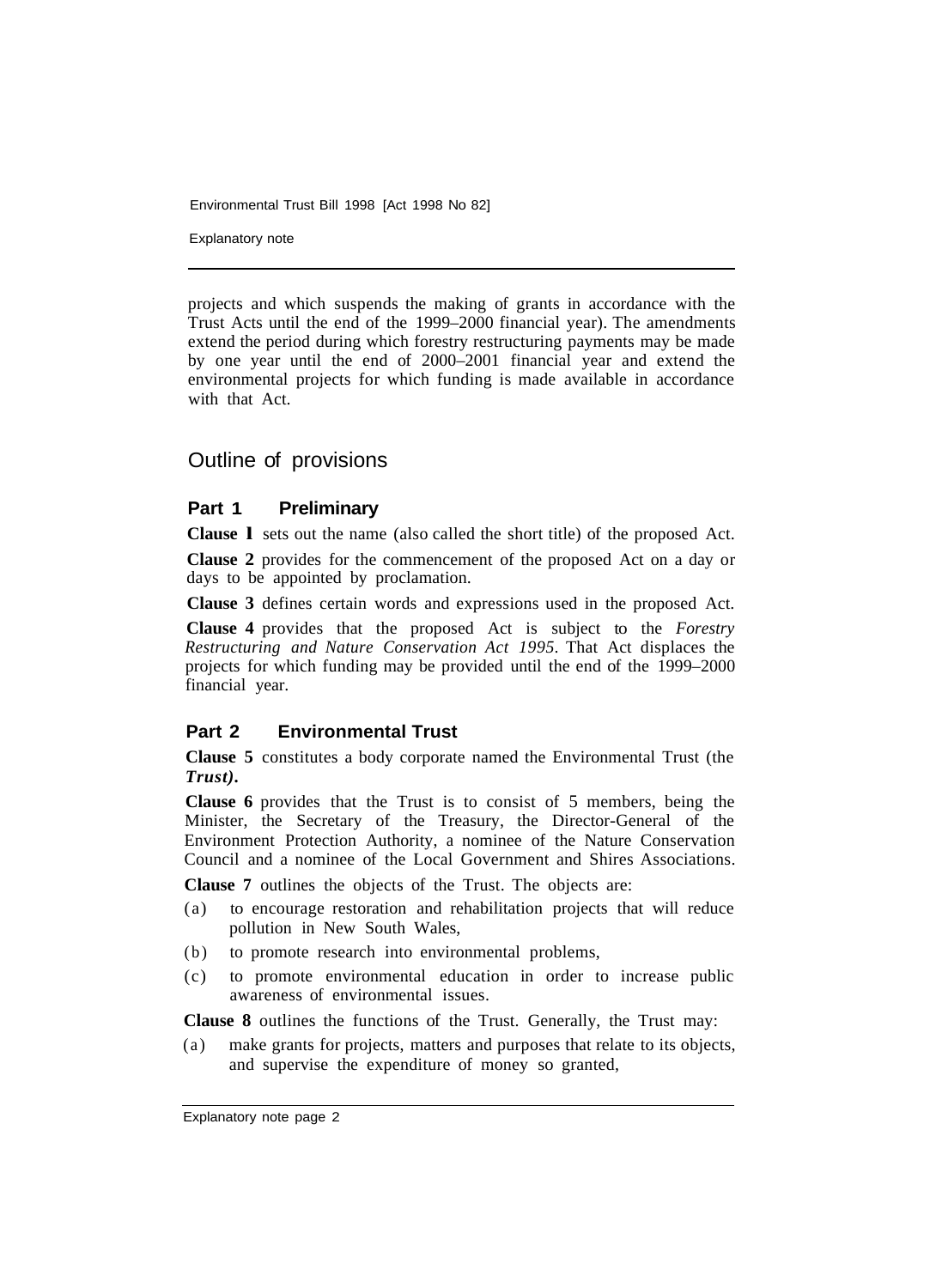Explanatory note

(b) expend money on certain pollution clean-up measures (see clause 16),

(c) engage in other activities that relate to its objects.

**Clause 9** provides that the Trust is to establish Technical Review Committees. The Trust may also establish other committees to assist it in connection with the exercise of any of its functions. Under proposed section 14, a Technical Review Committee is to assess each application for a grant and provide the Trust with its assessment.

**Clause 10** provides that the Trust may, with Ministerial approval, arrange for the use of the services of any staff or facilities of a government department or public authority. Any person whose services are used is considered to be an officer of the Trust.

**Clause 11** provides that the Trust may delegate the exercise of its functions to a member, committee or officer of the Trust.

#### **Part 3 Grants**

**Clause 12** requires the Trust to ensure that during a financial year, a minimum amount is granted in relation to each of its objects (see proposed section 7), namely,  $\overline{S}1$  million for restoration and rehabilitation projects, \$0.5 million for research and \$0.5 million for environmental education.

**Clause 13** provides that the Trust is to determine grants programs each financial year and for grants to be made in accordance with those programs. Such a program must identify the policies of the Trust for determining grants, including priorities for funding, amounts available for grants in different program areas and limits on the size of individual grants. The Trust is required to publish a grants program.

**Clause 14** provides for each application for a grant to be referred to a Technical Review Committee to be assessed for practicability and overall worthiness.

**Clause 15** provides generally for the making of grants. Among other things. it provides that each grant is subject to a condition that it is to be expended within 3 years after it is made.

**Clause 16** provides that the Trust may expend money on specified measures to deal with serious pollution that requires immediate action and with the unlawful disposal of so-called orphan waste material. However. the Trust may not spend more than \$0.5 million on those measures in any one financial year. The clause authorises the Trust to publish guidelines with respect to expenditure under the clause.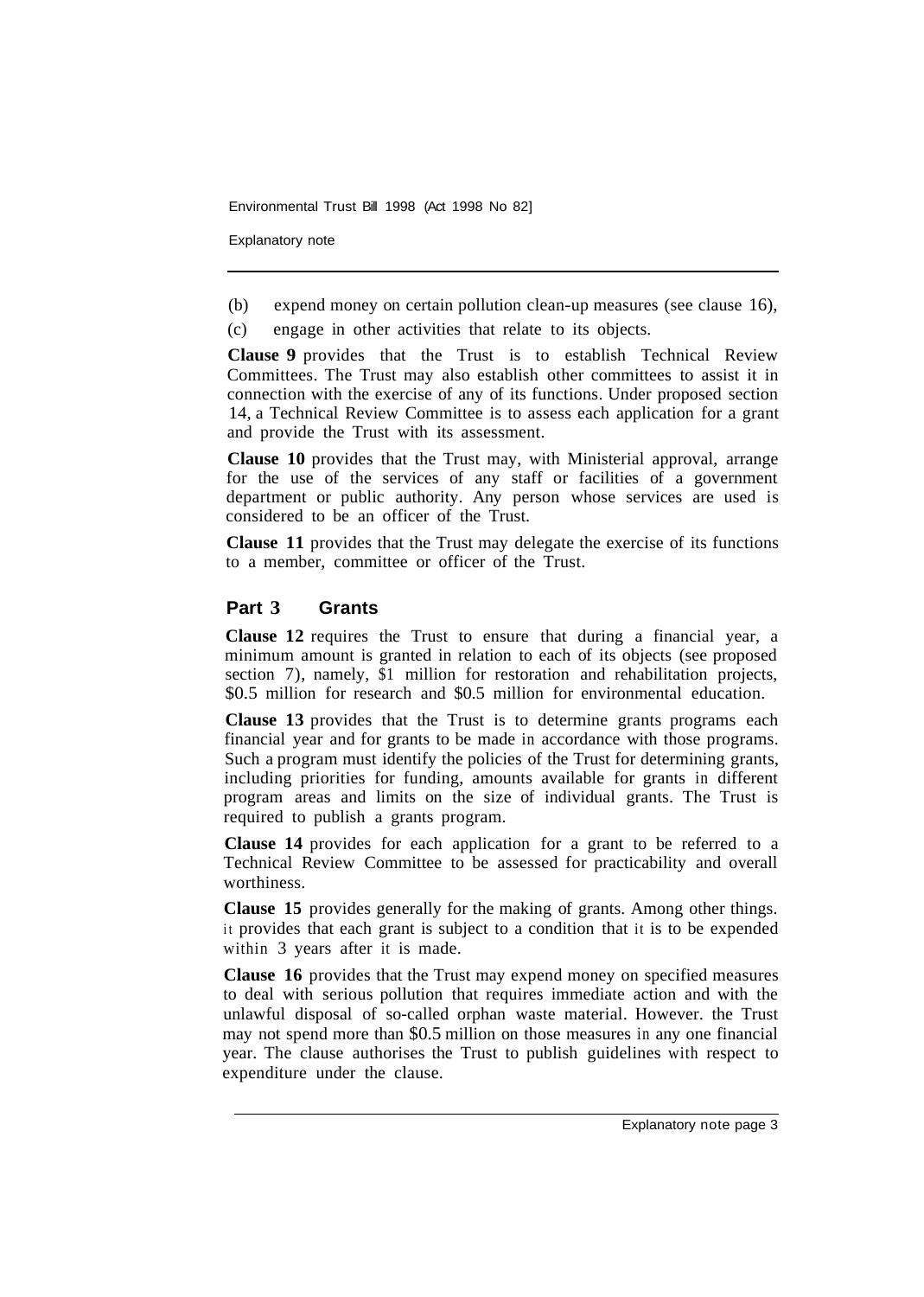Explanatory note

**Clause 17** provides for the recovery of the whole or any part of a grant that is not applied in accordance with any condition to which the grant was subject.

#### **Part 4 Finance**

**Clause 18** establishes an Environmental Trust Fund (the *Trust Fund)* in the Special Deposits Account into which the following amounts are to be paid:

- (a) amounts appropriated under proposed section 20 from the Consolidated Fund or otherwise by Parliament,
- (b) proceeds of investment money in the Trust Fund,
- (c) gifts or bequests of money to the Trust,
- (d) any other money required or permitted to be paid into the Trust Fund.

The clause also provides that the money in the Trust Fund is under the control of the Trust and can be expended by the Trust for:

- (a) the purpose of exercising its functions under the proposed Act, or
- (b) any purposes authorised by the *Forestry Restructuring and Nature Conservation Act 1995.*

**Clause 19** provides for the payment from the Consolidated Fund into the Trust Fund each financial year of \$13.5 million, adjusted for inflation in each year following the 1998–99 financial year.

**Clause 20** makes provision for the Trust to invest the money held in the Trust Fund.

#### **Part 5 Miscellaneous**

**Clause 21** provides that the proposed Act binds the Crown.

**Clause 22** describes the financial year of the Trust as the year commencing 1 July.

**Clause 23** protects the Trust, any member of the Trust, or any person acting under the direction of the Trust, from liability arising from any matter or thing done in good faith for the purposes of executing the proposed Act or any other Act.

**Clause 24** is an evidentiary provision relating to proof of the constitution of the Trust, its members, or its meetings.

**Clause 25** contains the regulation-making power.

Explanatory note page 4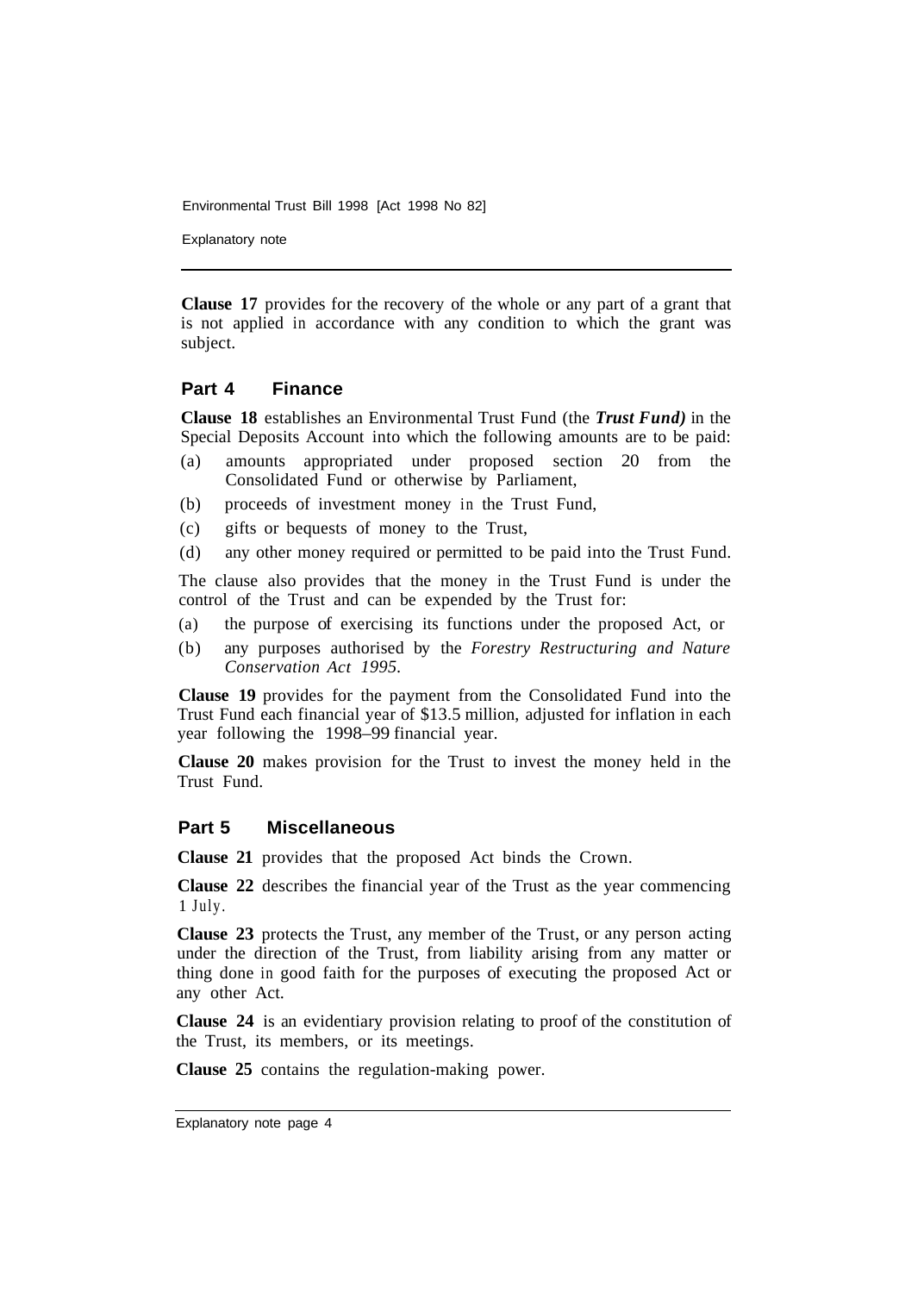Explanatory note

**Clause 26** requires the Minister to review the proposed Act after a period of 5 years from the date of assent to the proposed Act, and to table a report on the outcome of the review in each House of Parliament.

**Clause 27** repeals the *Environmental Restoration and Rehabilitation Trust Act 1990,* the *Environmental Research Trust Act 1990* and the *Environmental Education Trust Act 1990.* 

**Clause 28** is a formal provision giving effect to the amendments contained in Schedule 2 (Amendment of other Acts).

**Clause 29** is a formal provision giving effect to Schedule 3 (Savings, transitional and other provisions).

**Schedule 1** contains provisions relating to the members and the procedure of Trust.

**Schedule 2** contains consequential amendments to the following Acts:

- (a) *Forestry Restructuring and Nature Conservation Act 1995,*
- (b) *Protection of the Environment Administration Act 1991,*
- (c) *Public Finance and Audit Act 1983.*

The *Forestry Restructuring and Nature Conservation Act 1995* is further amended:

- (a) by Schedule 2.1 [5], which amends section 4 of that Act to provide a mechanism for the addition of new environmental activities to Schedule 1 to that Act by regulation,
- (b) by Schedule 2.1 [9], which amends section 7 of that Act to extend the current sunset clause to allow for payments to be made in respect of Forestry Restructuring expenditure until 30 June 2001,
- (c) by Schedule 2.1 [14], which amends Schedule 1 to that Act to allow funds to be expended on additional environmental activities, including:
	- (i) comprehensive assessment of forested land in New South Wales.
	- (ii) acquisition. and subsequent management, of land for national parks and other categories of dedicated or reserved land,
	- (iii) implementation of a solid waste strategy on Lord Howe Island.